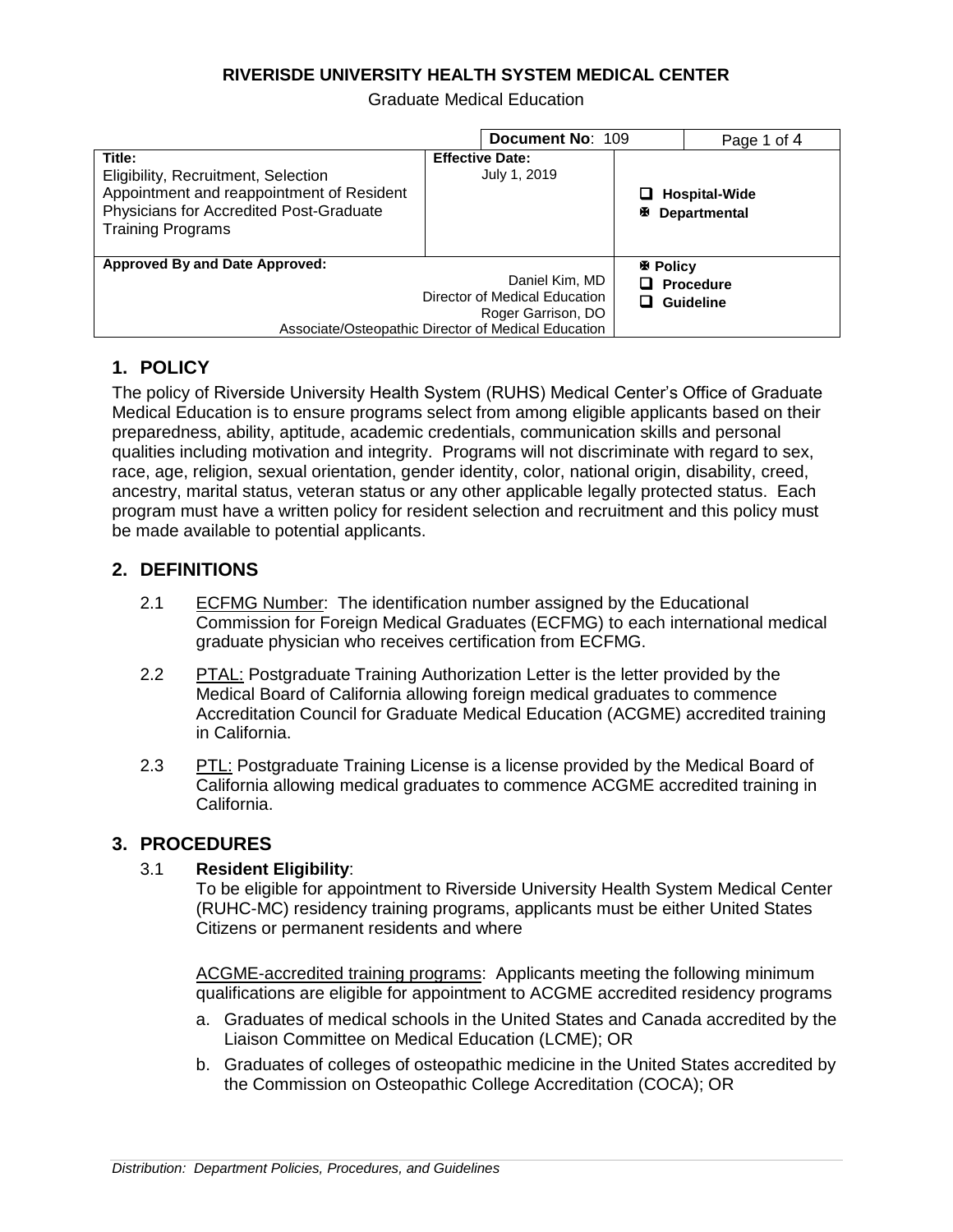- c. Graduates of medical schools outside the United States or Canada who meet the following additional qualifications:
	- 1. The medical school must be listed on the World Federation of Medical Education (WFME) and the Foundation for Advancement of International Medical Education (FAIMER) and the Research World Directory of Medical Schools joint directory or the World Directory of Medical Schools; OR
	- 2. Have a full and unrestricted license issued by the Medical Board of California

AOA-accredited training programs: Applicants meeting the following minimum qualifications are eligible for appointment to AOA-accredited residency programs:

- a. Graduates of colleges of osteopathic medicine in the United States accredited by the Commission on Osteopathic College Accreditation (COCA)
- b. Applicants for residency training shall be members of the AOA and shall maintain membership during their specialty training.

#### **3.2 Recruitment and Selection:**

Programs will utilize the Electronic Residency Application Service (ERAS) for acceptance of application documentation. In cases where it is impossible to utilize ERAS, programs will utilize the standardized application form provided by the GME office.

Programs must participate in the appropriate matching services, as determined by their accrediting body for recruitment and selection of first year residency positions. Programs may not recruit for more positions than have been approved by the appropriate accrediting body and funded by RUHS-MC

- a. Minimum application documentation: Prior to being placed on a rank list, applicants must have submitted the following minimum documentation
	- 1. Application
	- 2. Curriculum Vita
	- 3. Medical School Transcript
	- 4. Dean's Letter or Medical Student Performance Evaluation (MPSE)
	- 5. 3 letters of reference from physicians
	- 6. Photograph taken within the last 6 months
	- 7. USMLE or COMLEX transcripts as applicable
	- 8. Personal Statement
	- 9. If any required documents are in a language other than English, then a translations of the document(s) must be provided
- b. Graduates of medical schools outside the United States must also provide the following:
	- 1. Current ECFMG Certificate
	- 2. Current PTAL from the Medical Board of California will be required prior to January 1, 2020. As of January 1, 2020, a PTAL will no longer be required.

Rank list must be approved by the Designated Institutional Official and/or Institutional Educational Officer as appropriate prior to submission to the appropriate matching services. Applicants being taken outside the match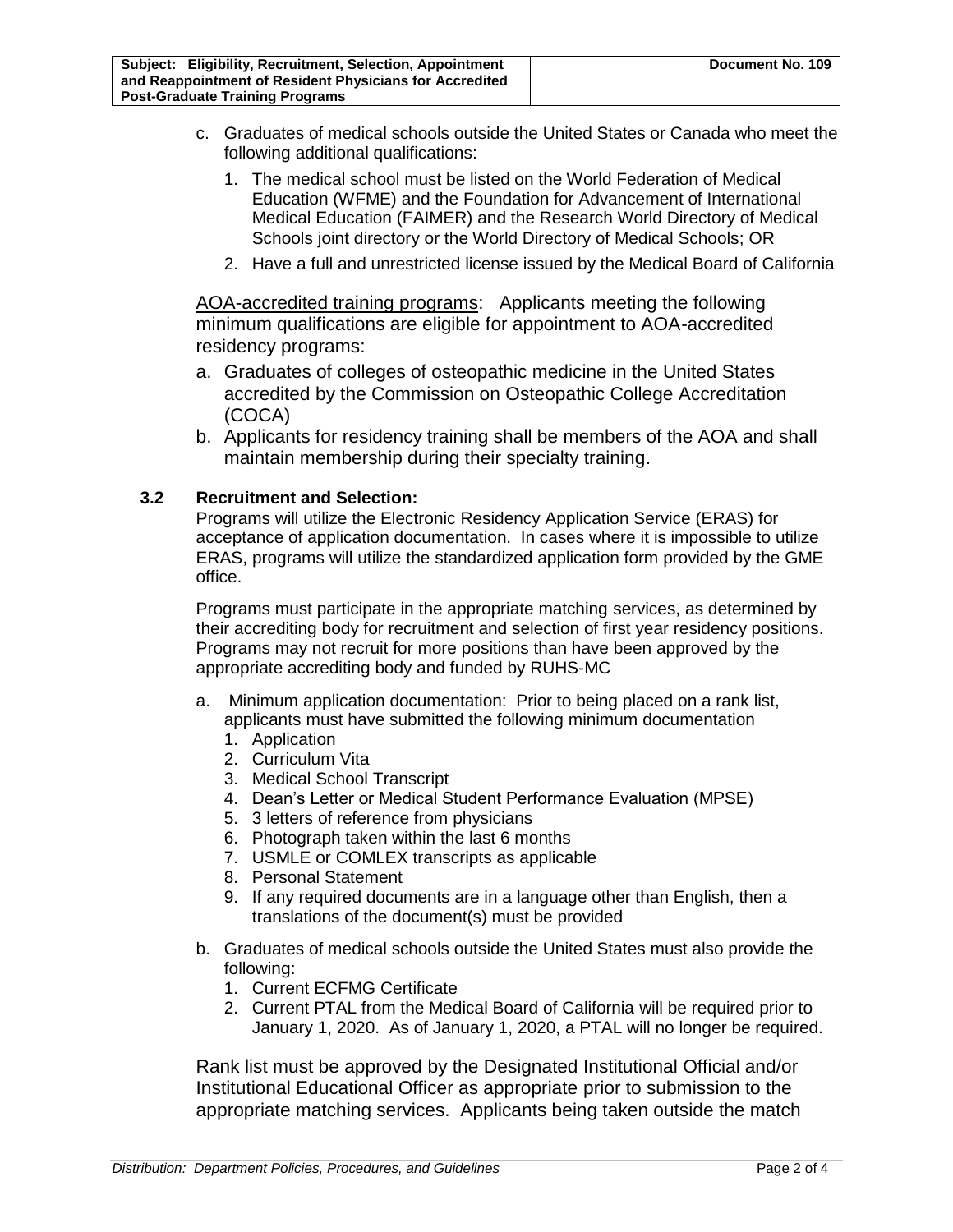must have their application documentation reviewed and verified by the GME Office prior to an appointment being offered.

#### **3.3 Appointments:**

All appointment letters and agreements will be prepared and given to the applicants by the GME Office as required by the appropriate accrediting body. Appointments will be made for a term of one year. Original appointment letters and agreements will be maintained in the GME Office, with copies provided to both the program and applicant.

Prior to the start of the program, the following additional documents must be submitted by the applicant as applicable:

- 1. Official medical school transcript indicating that a degree was issued and date of issuance
- 2. Copy of medical school diploma
- 3. Copy of social security card
- 4. Copy of current driver's license, state identification card or copy of US passport
- 5. Copy of permanent resident card
- 6. Copy of current ACLS and BLS certifications
- 7. Pediatric residents may start their first year of postgraduate training with BLS certification. Pediatric residents will be required to obtain Pediatric Advanced Life Support (PALS) certification prior to beginning their second year of postgraduate training.
- 8. If required documentation is in different names, then proof of name change (i.e., Marriage certificate or court document) must be provided
- 9. If any required documents are in a language other than English, then a translation of the document(s) must be provided.

Residents must apply for and obtain a Medical Board of California Post Graduate Training License no later than 180 days after enrollment into a California ACGME program.

In addition to the above, prior to the appointment date, the applicant must have successfully completed all RUHS-MC pre-employment requirements, including, but not limited to a pre-employment physical and Department of Justice background check.

Failure to provide any required documentation or to successfully complete all preemployment requirements by the date of appointment will result in automatic withdrawal from the training program.

#### **3.4 Reappointment:**

Reappointment of residents to their respective residency programs will be made annually for multi-year programs. Reappointment of a resident is not guaranteed and is based on the resident's satisfactory progress in their respective residency program

#### **3.5 Non-reappointment:**

Should the Program decide not to reappointment the resident to a subsequent year of training, the resident will be notified in writing no less than 120 days prior to the